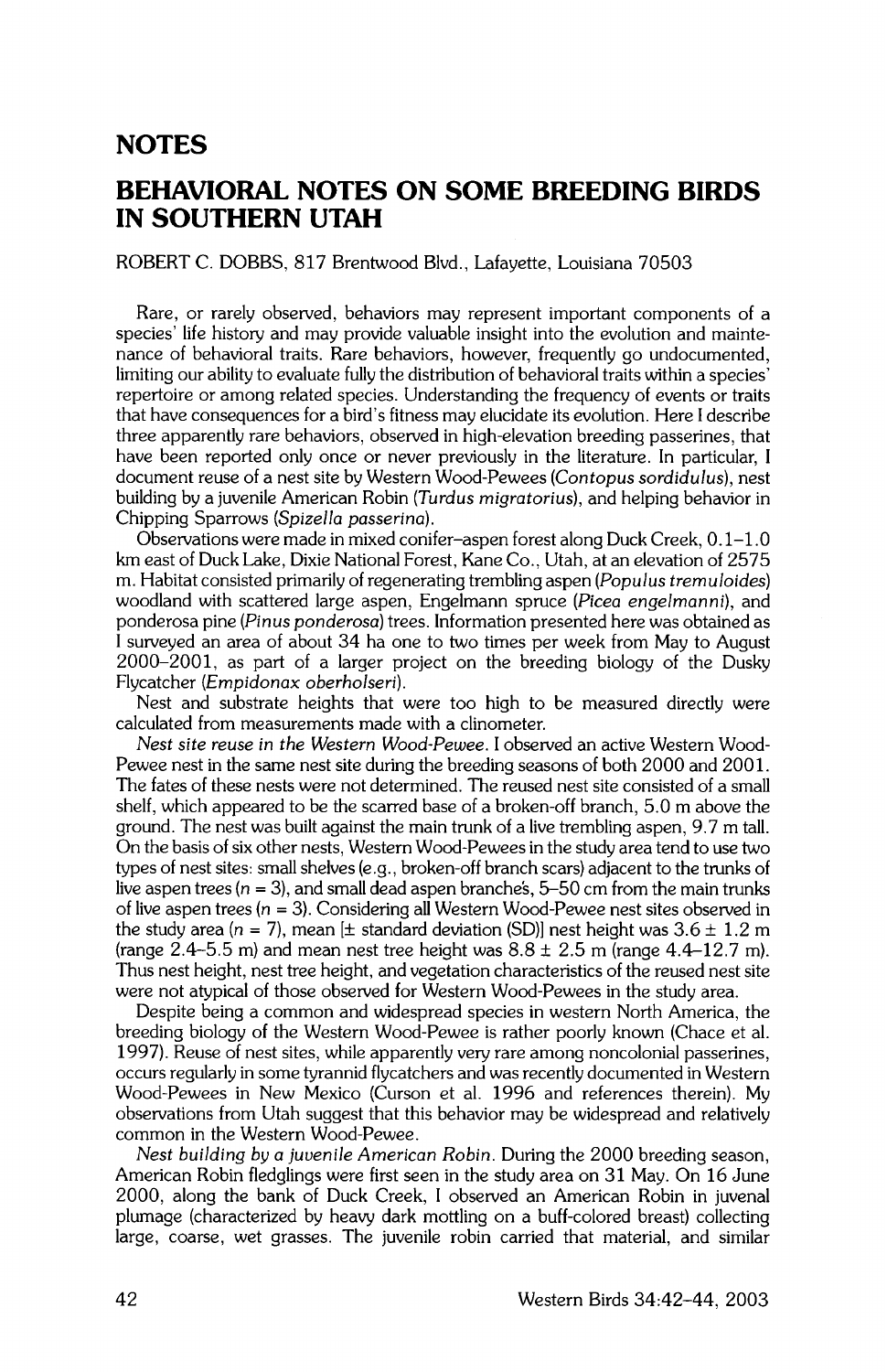#### **NOTES**

**material collected during subsequent forays, to a mostly complete nest 9.2 m above the ground, on a branch of an Engelmann spruce 21.0 m tall. The nest was located approximately 2.0 m from the trunk and 0.8 m from the end of the branch. Between two of the three observed trips to the nest, the juvenile interacted nonaggressively with two adult American Robins, which were foraging within 30 m of the nest tree. Any relationship among the three birds is speculative. The adults were not observed collecting or carrying nesting material and were never observed near the nest. It is not known whether the juvenile bird constructed the entire nest. The nest site was unusually high in comparison to other American Robin nests observed in the study area** (mean  $\pm$  SD = 2.4  $\pm$  1.3 m; range 0.5–4.3 m;  $n = 10$ ). I did not observe any **activity at the nest during subsequent days and weeks.** 

**This is the second documented observation of nest building by a juvenile American Robin (see also Rasmussen 1986), although nonfunctional reproductive behavior is not exceptionally rare in young birds of this species. Juvenile American Robins have been observed copulating (Young 1955), incubating (D'Agostino et al. 1982), and feeding nestlings (Favell in Nice 1943). Brackbill (1973) observed ajuvenile American Robin collecting nest material in August, although the bird was not observed carrying the material more than "several steps." Rasmussen (1986) observed an American Robin in fresh juvenal plumage nest building at a previously constructed American Robin nest, which was inactive after being depredated six weeks previously. At that nest, the juvenile bird performed nest-cup-shaping movements and manipulated, with its bill, nest material that was already in the nest (Rasmussen 1986). My observation represents adocumented case of a juvenile American Robin, and one of few cases of any juvenile passerine, actively nest building with material that it collected and carried to a nest site in the wild.** 

**Helping behavior in Chipping Sparrows. On 9 July 2000 1 observed three adult Chipping Sparrows feeding at least two nestlings 7-9 days old (nestling age based on development of young on 9 July, a 9-12-day nestling period [Middleton 1998], and a fiedging date of 12-14 July) at a nest located 3-4 m above the ground in an Engelmann spruce 5-6 m tall. On 14 July, the three adults were observed carrying food to at least two fledglings at and in the vicinity of the nest. The fledglings were not together but were within 15 m of each other, with one perched on the same branch as, and within 20 cm of, the nest, and the other in a different tree within 15 m of the nest. It is possible that a third young bird was present on both 9 July (in the nest) and 14 July (near the nest). All three adults appeared to make multiple visits to the nest with food, but, because the birds were not banded, I could not discern if some visited the nest more or less frequently than others. On both days of observation, I saw all three adults, with food, in the same field of view as they visited the nest (9 July) and nest area (14 July).** 

**This is apparently the first documented record of helping behavior in the western**  subspecies of the Chipping Sparrow (Spizella passerina arizonae). Although few **records exist, helping behavior may be relatively widespread among Spizella sparrows, with one record each for the eastern subspecies of Chipping Sparrow (S. p. passerina) (Middleton and Prescott 1989, Middleton 1998) and for Brewer's Sparrow (S. breweri) (Gill and Krannitz 1997). The importance of helping behavior in the reproductive ecology of Chipping Sparrows will only be determined with detailed observational study of breeding populations.** 

**I thank Priscilla Summers for her support of my work in the Dixie National Forest.** 

### **LITERATURE CITED**

**Brackbill, H. 1973. Immature Robin gathering nest material. Wilson Bull. 85:238.** 

**Chace, J. F., Cruz, A., and Cruz, A., Jr. 1997. Nesting success of the Western Wood-Pewee in Colorado. W. Birds 28: 110-112.**